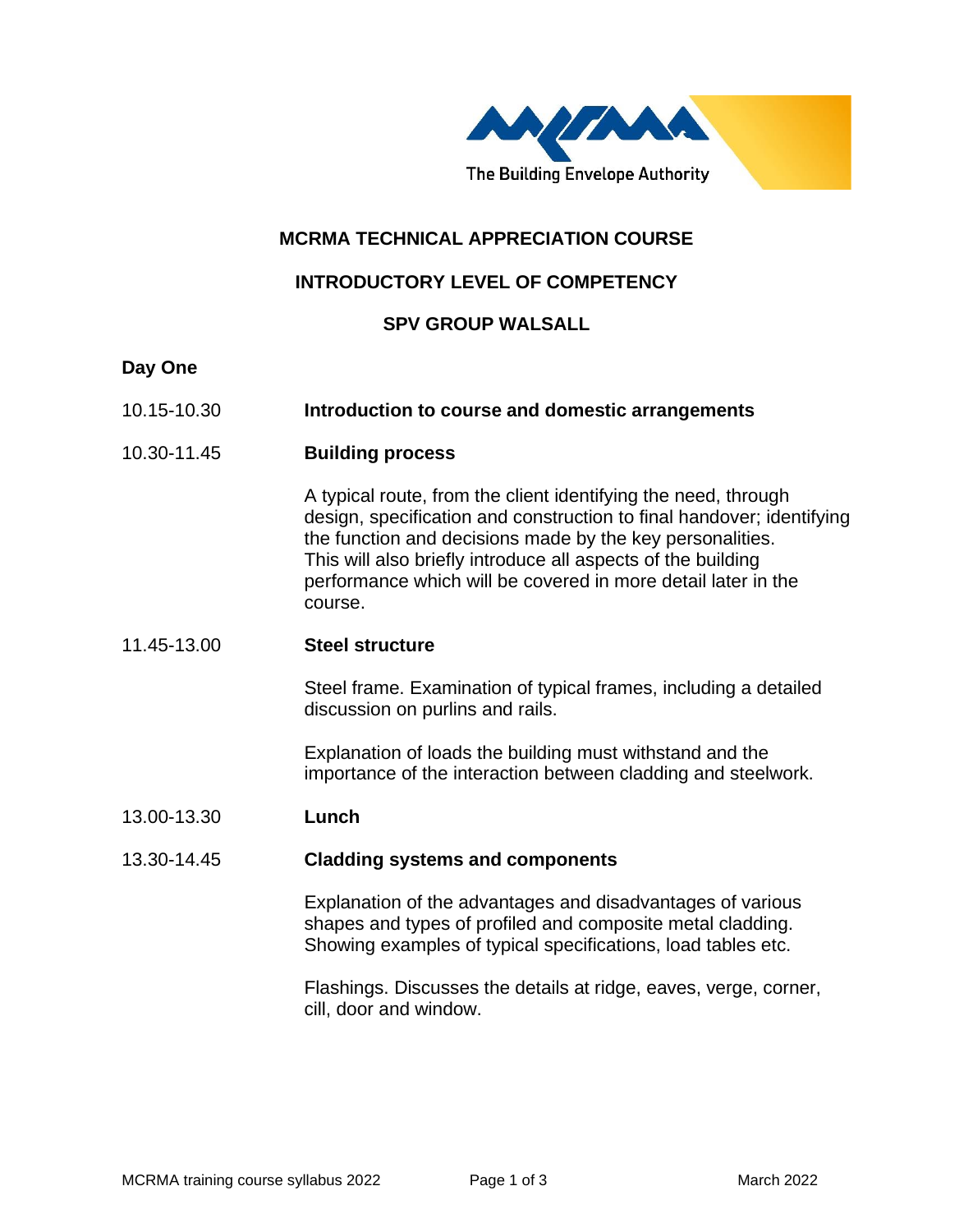Rooflights. Explains the most common materials and constructions used, critical aspects of the design and common problems.

Penetrations. Covers the most common types of roof and wall penetrations.

#### 14.45-15.00 **Tea break**

### 15.00-16.45 **Building Performance**

Thermal performance. Explaining U values, thermal insulation and thermal bridges in cladding and gutters.

Condensation. Explains how it can occur, why it may be a problem and what can be done to minimise it.

Corrosion and coatings. Consider briefly why corrosion occurs, including the electrolytic action between different metals and atmospheric effects. How it can be controlled using different coatings such as zinc and paint. Looks particularly at profiled metal sheets, cold rolled sections and highlights areas of weakness.

Acoustics. Explains acoustic terms and principles, describes the most common metal cladding construction and discusses performance.

Fire performance. Shows why fire performance is important with regard to Building Regulations and insurance companies. Explains the various standard tests for Class 0 and Fire Resistance and their significance for profiled metal clad buildings.

#### 16.45-17.00 **Summary and review**

## **Day Two**

09-00 -10-15 Working at Height (WAH) 2005 legislation

Video "Getting it right at height", with class discussion

Risk assessments and method statements for the practical work

## 10-15-10-30 **Tea/coffee break**